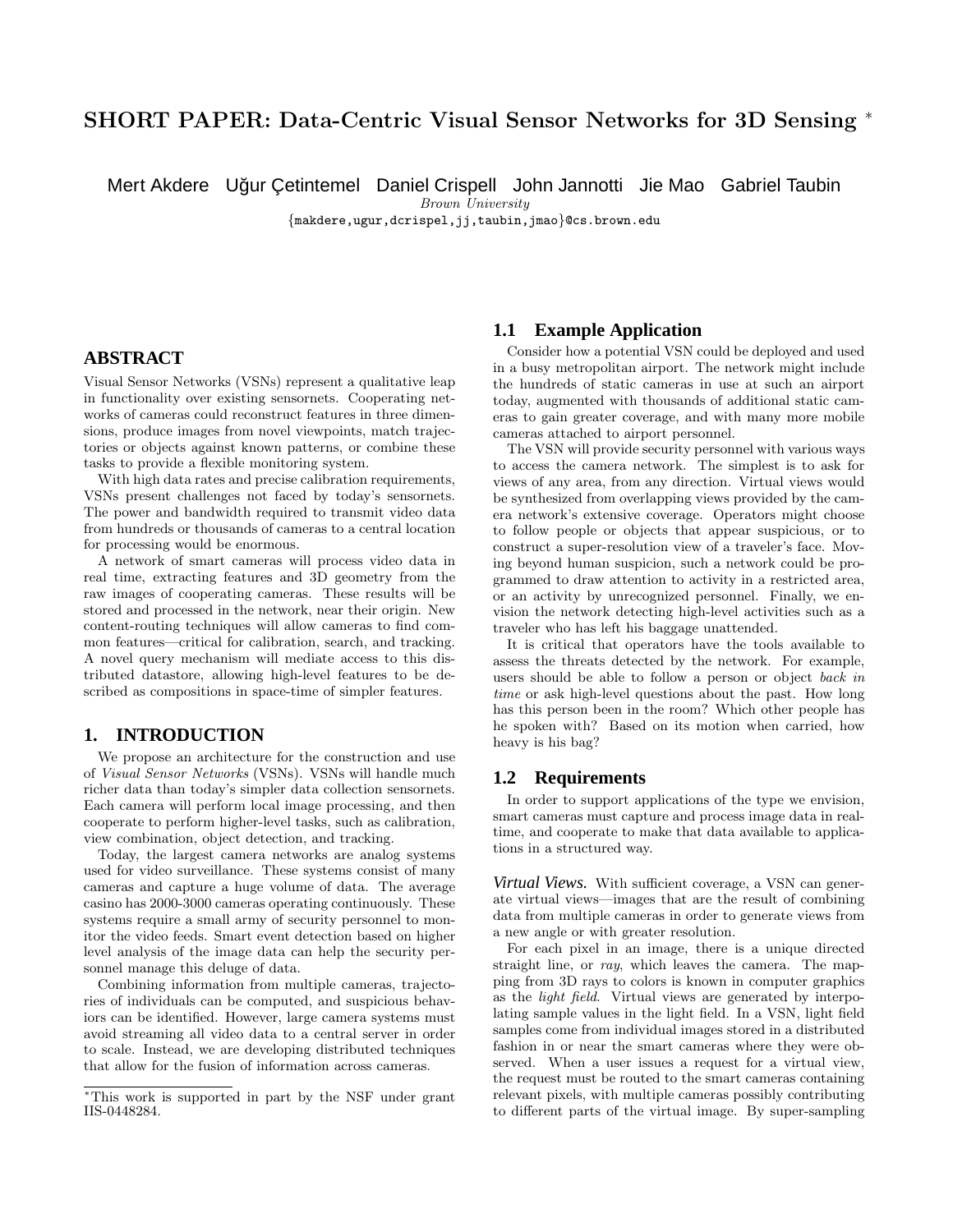the light field across multiple overlapping images, superresolution images may be generated with greater clarity than any of the individual image frames.

*Detection and Tracking.* In order to track moving objects, the objects must be segmented from their background. This operation requires a continually maintained model of the background. Once foreground objects are segmented out of the background, noise removal and connectivity analysis defines blobs. Tracking 2D blobs over time requires a significant amount of computation at the smart camera level, but reporting their trajectories requires very little communication. Tracking in 3D requires establishing correspondences between blobs detected in separate smart cameras, requiring fine-grained calibration and collaborative processing.

Establishing correspondences between blobs detected in different images requires feature detection and matching. Features are small blobs which are likely to have a similar appearance in a different image. Features might correspond to corners of buildings, or facial features of people. The feature data interchanged between cameras is not large, but the complexity of feature matching is, in principle, quadratic in the number of cameras. Recent contributions [4, 3] that address this problem seem to be appropriate for VSNs.

*Storage.* In a large-scale VSN, it is neither efficient nor practical to continuously stream acquired data to external locations for persistent, long-term storage. To answer historical questions, therefore, VSN nodes need to have local storage. Local storage also facilitates in-network processing, which potentially increases the overall efficiency and effectiveness of the VSN.

To make the best use of available storage, A VSN should first eliminate redundant data through coordinated storage close nodes can communicate, identify common data, and avoid storing it at multiple locations. In addition, nodes should store data selectively and potentially at varying resolutions. It is often the case that more recent data is more valuable than older data, so data could be aged out through increasingly lossy compression. Similarly, certain image regions (such as the background or static objects) could be entirely discarded or compressed more than other regions.

#### **1.3 Challenges and Contributions**

The requirements of a VSN go beyond the techniques developed for existing sensornets for two reasons. First, the raw data is extremely bandwidth intensive. Few sensor systems tackle this challenge. Those that do focus on data types that can be compressed in isolation by, for example, Fourier transform. Second, the image data acquired by a VSN is more difficult to aggregate. Existing systems build collection trees in which aggregation reduces the size of acquired data at join points.

In order to aggregate image data, extensive communication must take place first. Nearby cameras must share image features in order to establish correspondences that create a common coordinate system. Even with aggregation, we expect that in-network storage will be critical to reducing bandwidth requirements. With in-network storage comes challenges of routing and distributed query processing. Our contributions lie in a scheme for storage and processing of data in the VSN, and a high-level data access mechanism for operating on that data.

*3D Data-Centric Storage, Routing, and Processing.* We introduce data-directed localization to dynamically calibrate without specialized hardware. Nodes will dynamically build ever larger Geographic Hash Tables (GHTs) in which the nodes share a common reference frame. GHTs allow for distributed feature matching and, in fact, feature matching in smaller GHTs is used to bootstrap localization.

We also introduce data-centric processing (DCP), which places processing elements in the network, located where the data they process will be stored in the GHT. These processing elements operate on data as it becomes available, inserting new, higher-level items into the datastore. Further processing elements may continue this process to produce ever more complex observations.

VSNs must support queries that seek image data for a given object from a given direction. To support these queries that do not map easily to a hash-based content routing scheme, we have developed Image Based Routing [2] which builds a more traditional routing tree.

*Space-Time Database Abstraction.* Our proposal contains two key components that simplify the development of 3D sensornet applications. First, we use a space-time "cube" abstraction for declarative access to the data available in the sensornet. This abstraction hides the raw data acquired by the cameras, providing a form of physical data independence. Second, we rely on a predicate language for specifying space-time feature patterns for search and tracking of complex objects and activities easily.

## **2. NETWORK PRIMITIVES**

In existing sensor networks, the need to route requests to the sensors best able to make a specific observation has been met by localization to determine sensor position, and routing primitives that operate on position. In visual sensor networks, the localization must be generalized to include orientation, and routing must be generalized to account for long range sensing.

## **2.1 Data-Directed Localization**

In VSNS, even small localization errors may be unacceptable when a distant object's location is estimated. Existing techniques, such as GPS and Cricket, are too coarse to match image data from independent cameras. We propose data-directed localization in which smart cameras localize with respect to each other based on shared image data. Sensor nodes detect local features and then cooperate to find common features observed by multiple cameras, allowing the nodes to orient themselves in a shared coordinate system. Additional cameras may orient themselves in this system by finding features in the shared space.

Data-directed localization requires that sensors find similar features in nearby cameras. Unfortunately, low-level two-dimensional features are very difficult to match between uncalibrated cameras. Instead, we advocate smart cameras with two image sensors. Using two sensors with a known (short) baseline allows for the local recognition of 3D features from the 2D images. 3D features drastically reduces the search space when considering inter-node matches.

We have prototyped this approach using several *camera* pods. Each camera pod includes four rigidly mounted network cameras capable of small baseline feature matching and stereo reconstruction. 3D features locations were estimated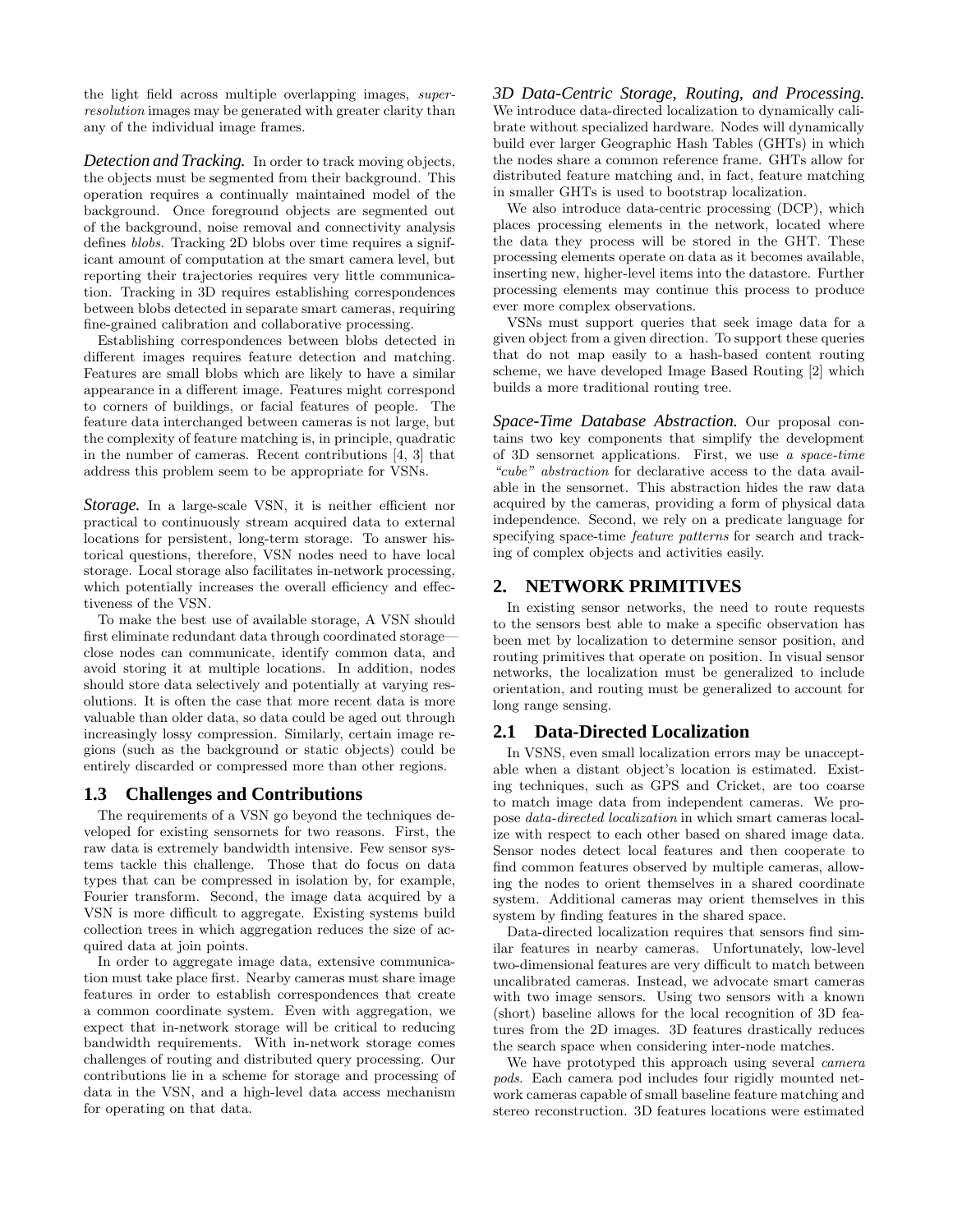and matched between pods. Using at least three 3D feature correspondences, a rotation and translation was calculated to bring the seperate pods into a common reference frame.

## **2.2 Feature-oriented Search and Computation**

Our prototype explored data-centric calibration, but performed inter-node feature matching in a centralized way. Real VSNs must find correspondences without centralization. We build on the idea of Geographic Hash Tables [7] to support decentralized inter-node matching. Features will be placed in the GHT, binned by geometric (not geographic) hashing [10]. Similar features will therefore be placed at the same location. Nodes with shared features can be notified, and a relative transform computed.

Inter-node feature matching is one case of a more generic VSN service—content-based search. GHTs operate by hashing a data item key to a geographic coordinate, and storing the item at the node closest to that coordinate.

Assuming data with a key corresponds to the needs of queries, retrieval is efficient. For example, suppose that cameras can detect and measure the heights of people they observe. They might store observations in the GHT keyed by those heights, binned into one inch increments. A query can find all individuals of a certain height by examining the hash location associated with the potential observation of such an individual.

*Hashing Hints.* Performance improvements can be obtained by using a hash function that creates locality among keys that will be queried sequentially. For example, suppose that an application seeks observations of faces in a room—a specific geographic area. These observations will be inserted into the GHT with keys that include the rounded location of the observation, in order to facilitate queries on the location. Hashing each such key results in the storage of these observations arbitrarily throughout the sensornet, requiring our example query to collect values from several locations.

By widening the GHT's insertion and lookup interfaces to mark portions of the key as a geographic "hint", spatial locality can be preserved. The hash function is modified to set the high bits of the coordinate at which the data will be stored linearly, according to the hints. Thus, queries that access ranges over the hinted attributes will require data retrieval from a single geographic area.

*Data-Centric Processing.* The detection of high-level features, such as faces, is generally accomplished by detecting simpler features (eyes, noses) in a particular arrangement. We have seen that simple feature detectors place a record of their finding in the GHT by inserting the feature under a well-defined name, such as "eye." To detect higher level features, a second level of feature detectors can be located on the nodes that will receive the individual subfeatures. For example, at hash("mouth"), a face detector notes the location of the mouth and inserts a facial observation in the GHT. The data included with this observation indicates that it is only a partial observation. A similar aggregator creates partial observations for eyes and noses. These second-level observations are inserted under the same name, and therefore make their way to the same location. When enough observations agree, a face has been detected. These operators, placed in the GHT to process values at their insertion point, are the natural computational analogue to data-centric routing and storage—data-centric processing.

#### **2.3 Image Based Routing**

Data-centric techniques are best suited for queries that operate on meta-data, and are intended to find features that may appear anywhere. When the focus is on retrieving data from a known location, Image Based Routing [2] is more appropriate. In IBR, smart cameras build a representation of their fields of view and pass these representations up through a routing tree. We have developed the "binmesh" which succinctly represents the views of many cameras in a single summary. Queries follow the binmeshes down the routing tree toward cameras that observe the target object.

## **3. DATA ACCESS AND QUERYING**

#### **3.1 Basic Model and Primitives**

An important goal of our system is to simplify VSN application development. Any sophisticated VSN will require search and detection of objects, activities, and complex events based on images. Space-time point queries, range queries and content-based similarity (k-NN) will also be common. An extensible, high-level programming framework that enables the specification and monitoring of complex objects and activities of interest is a key requirement.

*Multi-Level Data Representation.* Our primary programming abstraction is a space-time 4D view of the underlying data, consisting of a 3D volume  $(x,y,z)$  representing geographic space and the fourth dimension  $t$  representing time. This abstraction captures the data produced by all the sensors in a sequence of time frames, where each frame is a 3D cube that provides a logical model of the world of interest. The abstraction allows users to query the system based on spatial attributes on a combination of live and historical data. This view is virtual with the implication that the execution of a query involves accessing the distributed base data  $(e.g.,$  as in Cougar [12] and TinyDB [6]).

Our framework also includes a raw data layer and a feature *layer.* The raw data layer continuously acquires and stores camera data. The cube layer transforms raw sensor data into the (virtual) cube abstraction. The feature layer consists of cascadable space-time views defined over the cube layer.

*Basic Data Access Methods.* The basic image data access and query interface is a linear, SQL-like notation that facilitates declarative queries over the cube. Consider the following query notation:

> SELECT from CUBE WHERE location  $= bbox$ WHEN time  $=$  interval VIEWPOINT  $= vp$ WITH RESOLUTION  $k$ SAVE AS VIEW name

This continuous query can be used to select a volume of space specified by its bounding box and ask for an image stream that corresponds to the target volume as observed from a specific viewpoint. The query may specify a time interval, which may refer to the past (clearly not all historical queries can be answered with limited storage). The desired temporal resolution of the stream can be also be specified. Finally, the query may be saved as a named view.